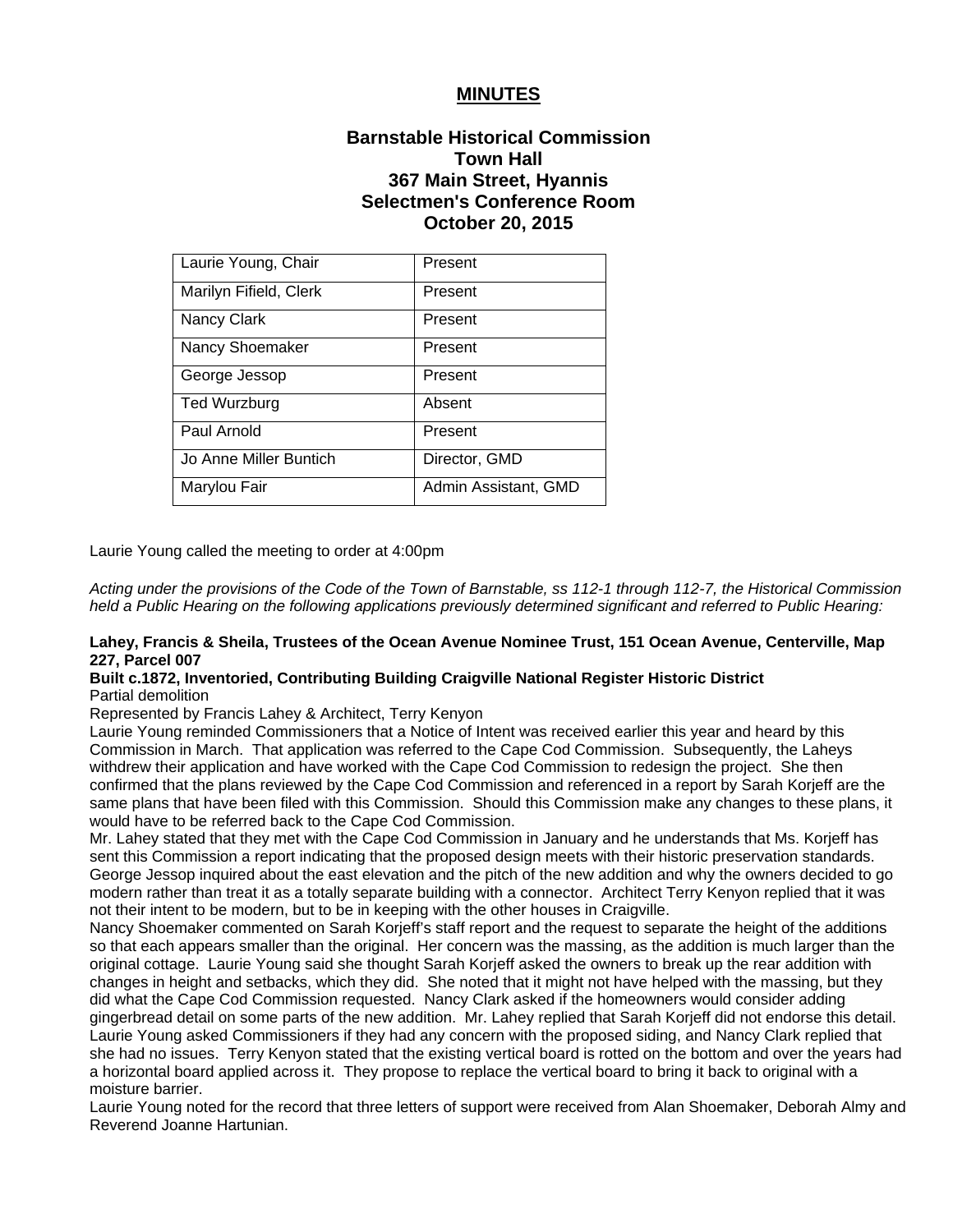The Chair opened the discussion to public comment, and Jim Lane spoke in support of the project as a year-round resident of Craigville and President of the Christian Camp Association. He said the Association has supported this renovation from the very beginning, and the Laheys have been meticulous in preserving the property.

Myra Gooding agreed with Jim Lane and urged the Commission to support the project. She said she has owned the house next door for 30 years and nobody has looked after Alpha Cottage like the Laheys.

Lee Williams, President of Craigville Cottage Owners Association, also spoke in support of the Lahey application. Tom Kirk, a direct abutter and Vice President of the Red Lily Pond Association, also spoke in favor of the application, saying that the Red Lily Pond Board of Directors has discussed this project at length, reviewed the plans and fully supports the Laheys in this endeavor.

Hearing no further public comment, a motion was duly made by Nancy Clark, seconded by George Jessop, to close public comment.

**Motion duly made by Nancy Clark, seconded by George Jessop, that the Barnstable Historical Commission finds after review and consideration of public testimony, application, and record file for demolition proposed at 151 Ocean Avenue, Centerville, that the parts of the Significant Building to be demolished are detrimental to the historical, cultural, or architectural heritage or resources of the Town. The Barnstable Historical Commission further finds that the parts of the Significant Building to be retained are Preferably Preserved and shall not be demolished.** 

**AYE: None** 

**NAY: So Voted Unanimously**

**Motion duly made by Nancy Clark, seconded by George Jessop, that, in accordance with Section 112-3 F, the Barnstable Historical Commission determines that the proposed partial demolition of the building located at 151 Ocean Avenue, Centerville, is not detrimental to the historical, cultural or architectural heritage or resources of the Town.** 

**AYE: So Voted Unanimously** 

### **Vedder, Wolfram, 129 Island Avenue, Hyannis, Map 265, Parcel 018-002 Built 1918, Not Inventoried, Not in a National Register Historic District**

Partial Demolition

Represented by Craig Ashworth, E.B. Norris & Son, and Ivan Bereznicki, Architect

Mr. Ashworth noted that this is Phase II of the renovations proposed for this structure. Nancy Clark voiced concern for the renovation on the north elevation in that the location and style of the door changes the cottage entirely. Mr. Ashworth explained that the change in location of the door is to facilitate an interior change. He added that this structure is blocked from view by the new dwelling that was built in front of it. George Jessop called the major changes the replacement of the windows and the construction of a cupola. Craig Ashworth stated that the cupola is an alternate to a skylight and provides the ventilation that is needed.

**Motion duly made by George Jessop, seconded by Nancy Shoemaker, that the Barnstable Historical Commission finds after review and consideration of public testimony, application, and record file for demolition proposed at 129 Island Avenue, Hyannis, that the parts of the Significant Building to be demolished are detrimental to the historical, cultural, or architectural heritage or resources of the Town. The Barnstable Historical Commission further finds that the parts of the Significant Building to be retained are Preferably Preserved and shall not be demolished.** 

**AYE: Nancy Clark** 

**NAY: Laurie Young, Nancy Shoemaker, Marilyn Fifield, George Jessop**

**Motion duly made by Nancy Clark, seconded by George Jessop, that, in accordance with Section 112-3 F, the Barnstable Historical Commission determines that the proposed partial demolition of the building located at 129 Island Avenue, Hyannis, is not detrimental to the historical, cultural or architectural heritage or resources of the Town.** 

**NAY: Nancy Clark, Marilyn Fifield** 

**AYE: Laurie Young, Nancy Shoemaker, George Jessop**